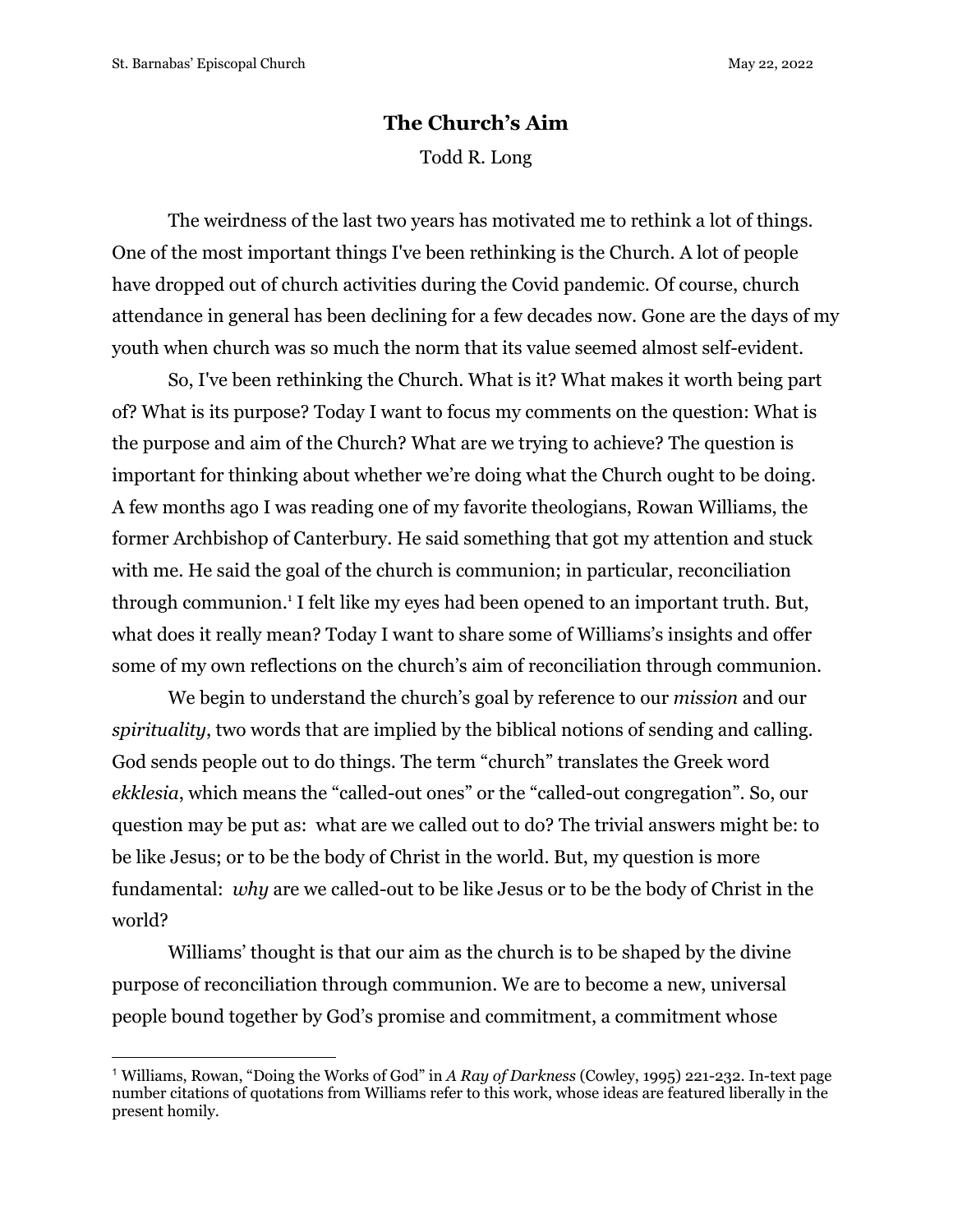purpose has been made known through Jesus and the New Testament "as the formation of unrestricted community". Let me repeat this: the goal for the church is the formation of unrestricted community. This goal is dramatically embedded in Paul's letter to the Galatians, where Paul writes, "There is no longer Jew or Greek, there is no longer slave or free, there is no longer male or female; for all of you are one in Christ Jesus" (Galatians 3:28). These are not just high-sounding words for Paul. No, he puts this aim of union-out-of-diversity into costly personal practice, as today's lesson from *Acts* 16:9-15 indicates: recall that Paul had a vision of a man calling for help from Macedonia, which was a Roman province in Europe. Understanding this as a divine call, Paul sailed across the Aegean Sea and then traveled on foot to Phillippi, where Paul stayed for several days. On the Sabbath, Paul and company sat down and spoke to the women who were gathered outside the gate. There Lydia, a Gentile woman, eagerly accepted Paul and his teaching and subsequently took Paul and company into her home. Don't let the brevity of this story prevent you from seeing its astounding implications. Paul was expecting to help a *man* in Macedonia, but Paul's journey ultimately resulted in communion between a Jewish man and a Gentile woman, something Paul could not have imagined in his earlier life as a Pharisee. We'd do well to consider its implications for us.

Our goal of forming unrestricted community requires us to *destruct* some things and to *create* others. It requires the destruction of barriers that divide people. It requires challenging all the ways we cherish separations of people. On the creative side, it involves constructing communities in which diversity nourishes all within it, where behavior is judged by what it contributes to our common life together. We need to think hard about what this requires of us and what it requires us to avoid.

One temptation, especially in the last 100 years, has been to think of the primary goal of church mission as communicating information to people (e.g., communicating God's plan of salvation and a prayer you say so you can go to heaven when you die). A related idea is communicating true information to people so that they will adopt the true point of view about ultimate reality. These are primarily scare tactics that produce shallow faith in those it reaches. When we see our mission as working to get people to believe the right things, we signal to them that the church's mission is all about separating people into those who believe rightly and those who don't.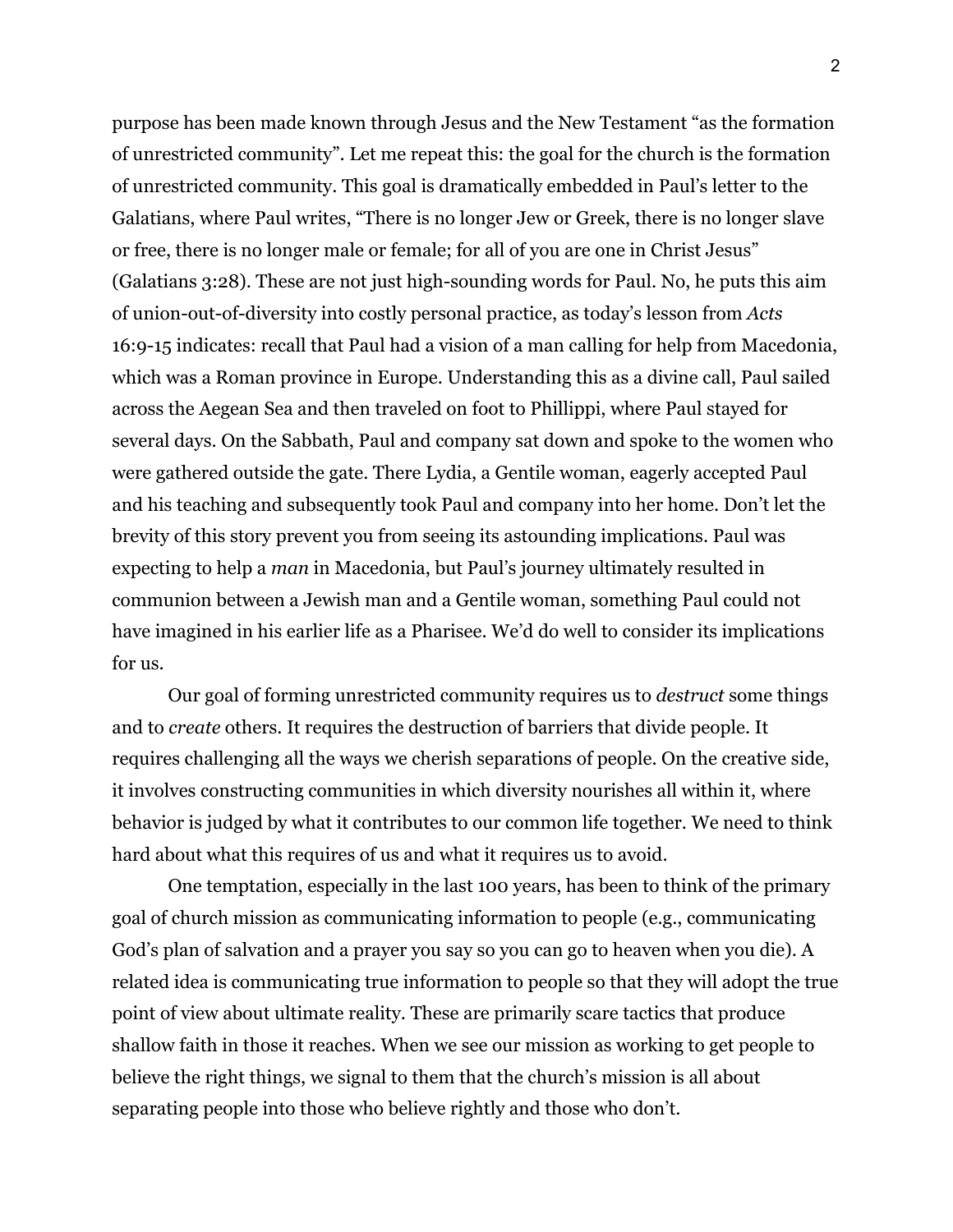This approach is built on a shallow theology. Williams says that we should think about the divinity of Jesus "in terms of a human identity shaped wholly by the divine purpose of reconciliation through communion" (223). This movement into communion embodied by Jesus expresses the very nature of God: the desire to *give*. To give to *whom*? we might ask. We know the answer: to give to *all*. The divine goal is *unrestricted communion*. Indeed, this goal and purpose is expressed and ritually embodied in the universal communion we proclaim and celebrate in the church's eucharist. In a few minutes, those of us gathered here today will share a common bread and common cup, different people united in the shared body and blood of Christ. Try to imagine extending to every creature the communion our eucharist represents–the shared life together we proclaim when we share the bread and the wine.

What are we up against in our quest for reconciling people in unrestricted communion? The whole world. That's what the New Testament writers tell us. Many Christians in recent times have taken Paul's talk about wordliness to be about those who engage in personal sins. But this is a mistake. The world we're up against is the mutual isolation that we inherit socially from all the division and violence that presents everything to us as an "us" over against "them". We naturally imitate the people in our society and thereby become constant competitors. The world we're up against is hostility borne of rivalry. The world of our experience is shot through with competition, with winners and losers, with haves and have-nots. But, Jesus has come to show us a different way. As Williams puts it, by his dying and being resurrected from the dead, Jesus shows us that "there is no situation into which he cannot enter to create new relatedness" (224). As we are the body of Christ, there is thus no situation in which *we* cannot enter to create new relatedness. The church exists to extend this relatedness to all creation.

It is important for us to realize that this perspective is rooted in our theology, in the trinity, which is God's life in eternal and everlasting communion, a flow of mutual giving and receiving. Just as God's sending of Jesus is a kind of giving-away, so is Jesus's complete giving-away of himself. To follow Jesus "is to be involved in a complex act of giving away: to be at the disposal of God's will, to give away the life we have, so that God's life can be given through us" (225).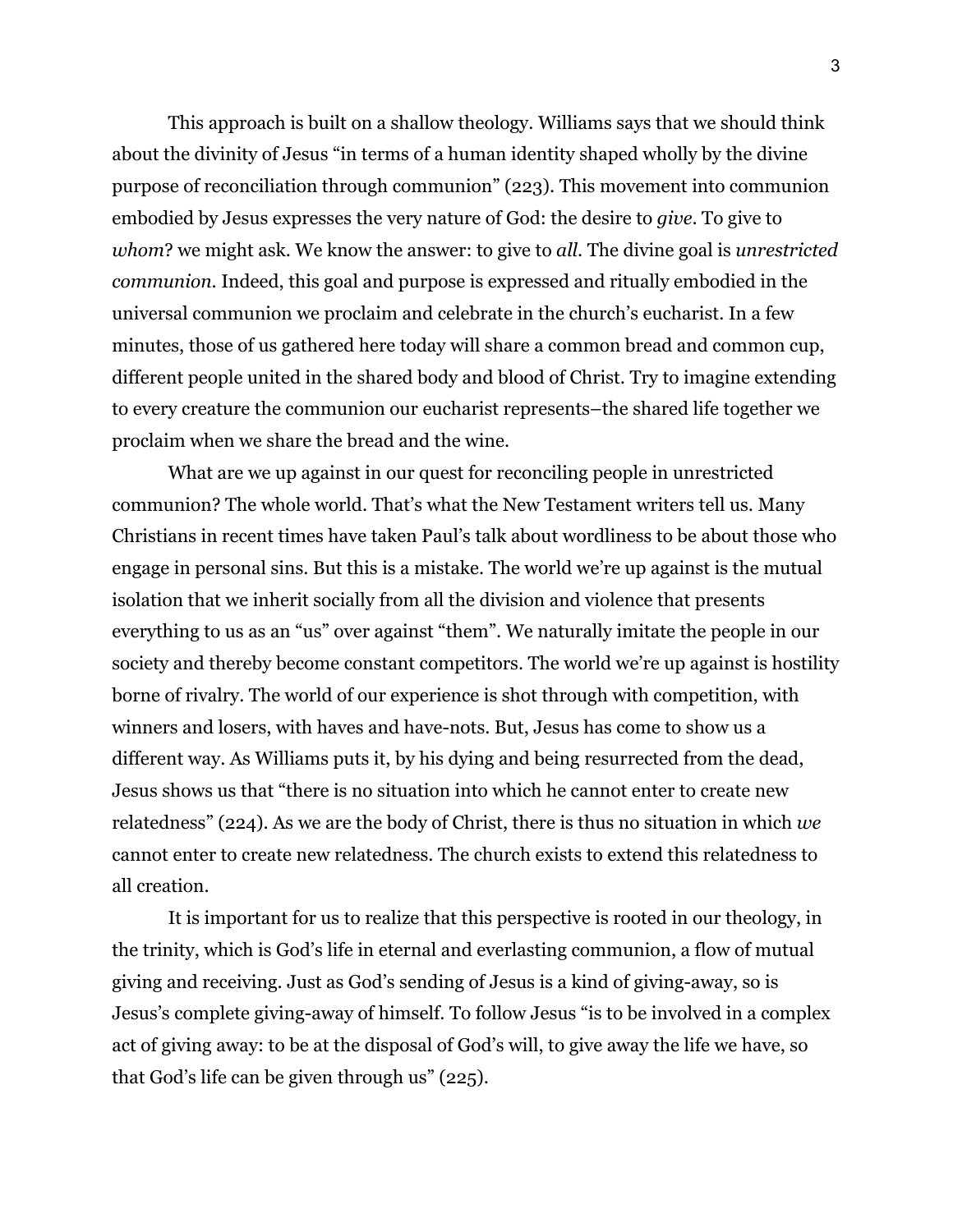Williams draws out three implications of all this. The first is that there is no distinction between the gospel (the good news of God) and our common life together. The good news *just is* the hope of life together without excluding people and without hostility among people. This is an enormous and difficult task. It will require us to stay vigilant in recognizing how our own fears and divisions diminish us and make us hypocrites. It will require us to expose, both in ourselves and others, hidden deceit. We must not be content with easy harmonies. Personal friendliness toward others comes woefully short, as we are reminded, for example, by the many white people in our country who are personally friendly to racial minorities but do nothing to break the hold of pervasive, structural racial injustice.

We are not talking about making peace *within* the status quo. We are talking about restructuring the world for the purpose of universal, unrestricted communion. The task is enormous and monumental. It will require us to declare limits that will offend people.<sup>2</sup> It will require us to criticize our own limits of compassion and communion that separate us from others. We are called to nourish a life together that is open to change and susceptible to betrayal. How can we possibly do this? As Williams puts it, the common life together we seek "is sustainable only because of trust in the divine commitment made clear in the Easter event" (227).

Second, the church has a particular responsibility to all who are marginalized. This pertains, of course, to the poor and anyone else disenfranchised by the structures of the world, whether they be women, or racial minorities, or LGBT people, or Ukranians, or…. Williams reminds us that the church has a special responsibility to those who will not ever function in society as what we think of as normal decision-makers. We are called to communion with the senile, the demented, those dying of disease or famine, and to the severely disabled. Recall Jesus's charge that we are to go into all the world to share the good news to *every creature* (*Mark* 16:15). Note carefully this principle in action in today's Gospel reading (*John* 5:1-9) in which Jesus breaks the sabbath laws to heal a man who had been paralyzed and disenfranchised for thirty-eight years. Jesus

<sup>&</sup>lt;sup>2</sup> Of course, there will be limits on what we should encourage. Knowing the limits is among the hardest tasks we have before us, for we know our human history is in part a history of excluding those we later wish to include. I have no easy answers here. I am sure the kingdom of heaven is not populated by active terrorists, warmongers, and rapists. There are no guns in the kingdom of heaven. But, the path to universal, unrestricted communion is a path that we will have to tread with people who are now terrorists, warmongers, and rapists.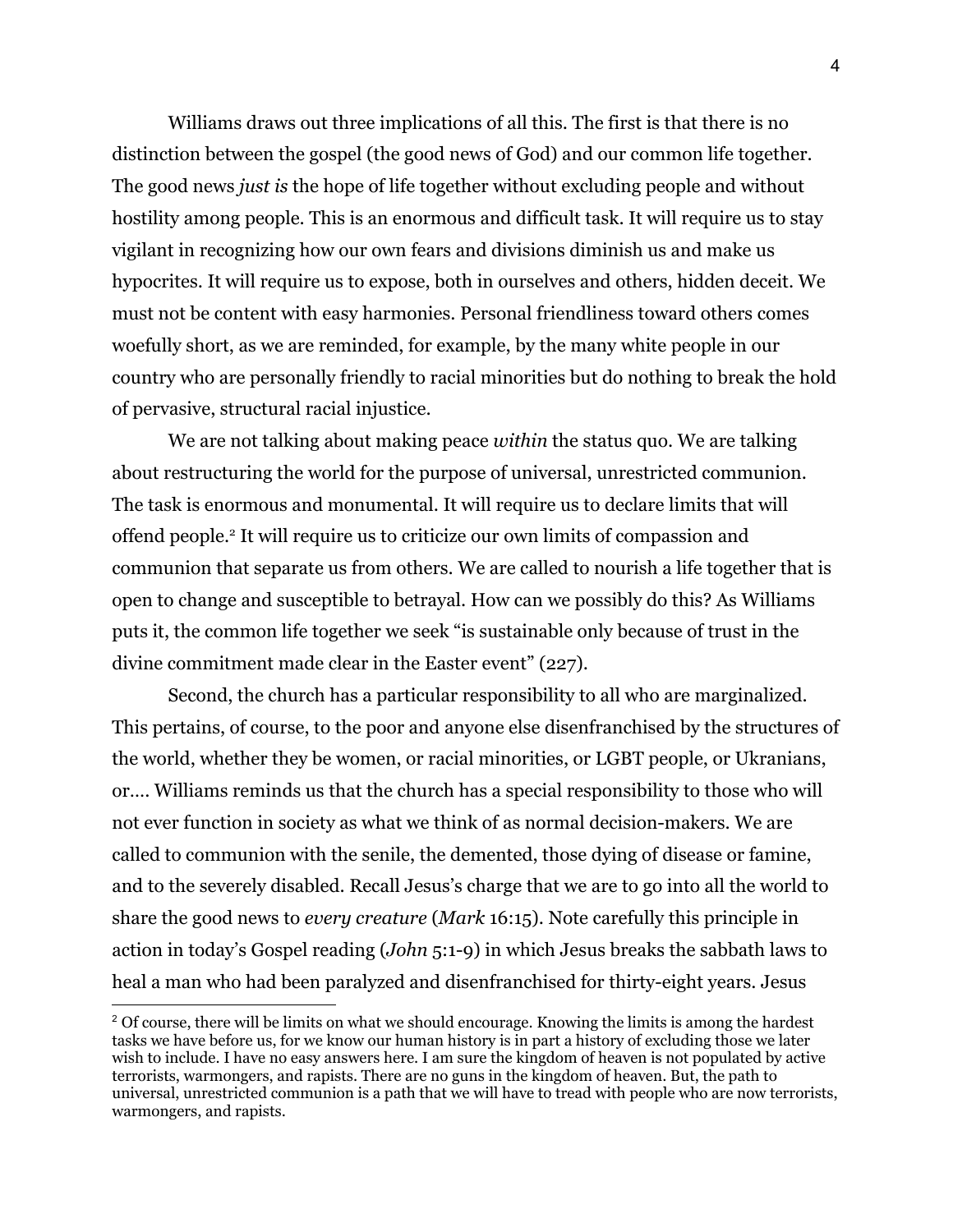does not require the man to believe the right things; he just asks the man to tell him what he desires. And then Jesus does what is needed to bring the man back into community. Are *we* willing to look past what we dislike in poor and disenfranchised people and do what is needed to bring them into community?

Third, the church itself must repent and give up its constant temptation to control the world. No doubt the church has done a lot of good in the world (and much more than its detractors give it credit for), but its attempts at control have routinely backfired. History reveals a number of atrocities carried out by Christians in the name of Christ. And many Christians these days are known, not for attempts at reconciliation for unrestricted communion, but for dividing, separating, and excluding people of good will. Think, for example, of the many self-proclaimed Christians who have taken it to be their Christian mission to exclude LGBT people from their communion.

Nevertheless, history reveals plenty of examples for our encouragement. The church that supported slavery was able to put its past in question and change its position. In our own day we are finding substantial portions of the church not only putting its past condemnation of people in question, but also nourishing the otherness of historical others such as LGBT people. Let us remember that the church has changed, and indeed, must continue to do so. Talk of change in the church is hard for some to hear, especially conservatives. But, as Williams says, "Change is only betrayal if we forget that the center of tradition, the heart of what we hand on as saving faith, is the possibility of new beginnings and the truth that our errors of interpretation are not the last word in a community which exists because of a belief in the indestructibility of God's commitment" (229-30).

Yes, the church must repent of its desire to control the world and the people in it. Williams says that our mission involves a particular kind of *dispossession*, a dispossession of power to control others. We are authorized, not to communicate a set of instructions about what to believe and how to behave, but rather to "embody God's longing for life in communion here as a reflection of the perfect [communion] of the divine life in eternity ("Thy kingdom come on earth as it is in heaven")" (230). The focus here is on an *invitation*, a coaxing, or wooing, rather than the force of a demand. As Williams reminds us: "We can offer a share in this life but we cannot control the